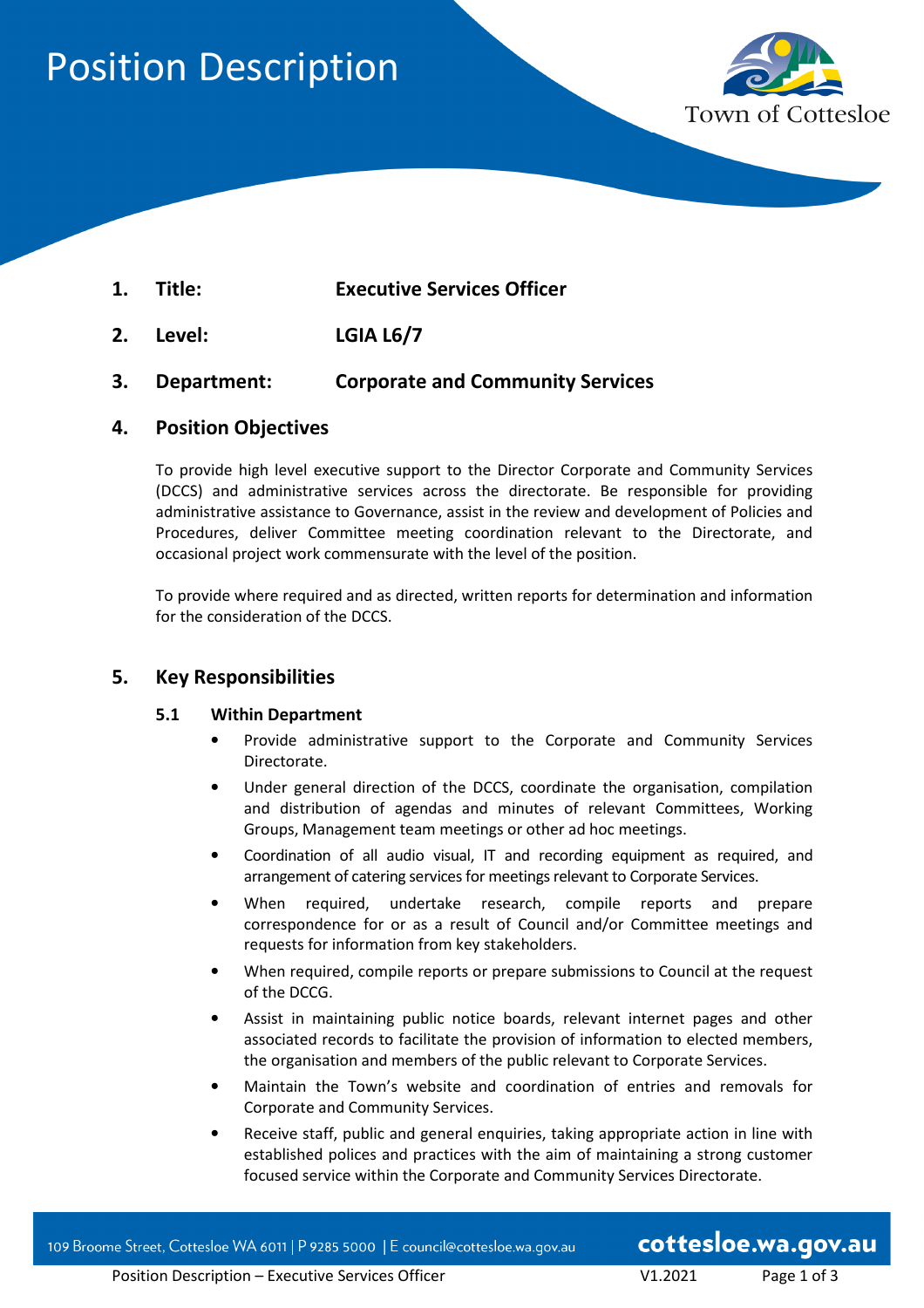#### **POSITION DESCRIPTION – EXECUTIVE SERVICES OFFICER**

### **5.2 Within Organisation**

- Action Freedom of Information (FOI) requests.
- Respond to initiatives and assist in the development of the service area and the organisation as directed. Liaise with staff with respect to any administrative duties.
- Ensure the Town's record keeping obligations are met in the areas of responsibility.
- Follow instructions, initiate new ideas and functions as an effective team member.
- Create, maintain and respond to Customer Relationship Management (CRM) requests as required.
- Maintain the Town's Lease and Contracts Register including Bring Up system.
- Maintain Version Control of the Town's Policy Manual including the writing and reviewing of the Town's Corporate Services and Governance Policies.
- Perform additional, unspecified tasks when and as required commensurate to the classification of this position.

# **6. Selection Criteria**

## **6.1 Essential**

- Significant and relevant administrative experience at an equivalent level or in a similar role.
- Experience in preparing meeting Agenda papers, Minutes and related documents, including coordination of electronic and hardcopy distribution of documents.
- Experience in dealing with confidential and sensitive information with discretion.
- Exceptional time management and organisational skills, together with a proven ability to prioritise tasks and operate effectively in a demanding workplace.
- Excellent interpersonal and public relations skills and ability to negotiate/engage with a broad range of people including Elected Members, residents, media and external stakeholders.
- Proven high standard of written and verbal communication skills.
- Self-starter with the proven ability to actively participate in, and contribute to a team.
- Strong computer literacy, technical ability and capability to learn and use modern software packages.
- C-class driver's license
- Current police clearance

#### **6.2 Desirable**

- Experience and/or training in managing Freedom of Information requests.
- Working knowledge of Local Government processes, principles and practices relevant to the position.
- Previous experience in a similar Local Government role.

## **7. Organisational Relationships**

#### **7.1 Responsible to:**

Director Corporate and Community Services

#### **7.2 Internal and External Liaison:**

 **Internal:** Chief Executive Officer Director Corporate and Community Services Elected Members of Council Employees of the Town across all Departments